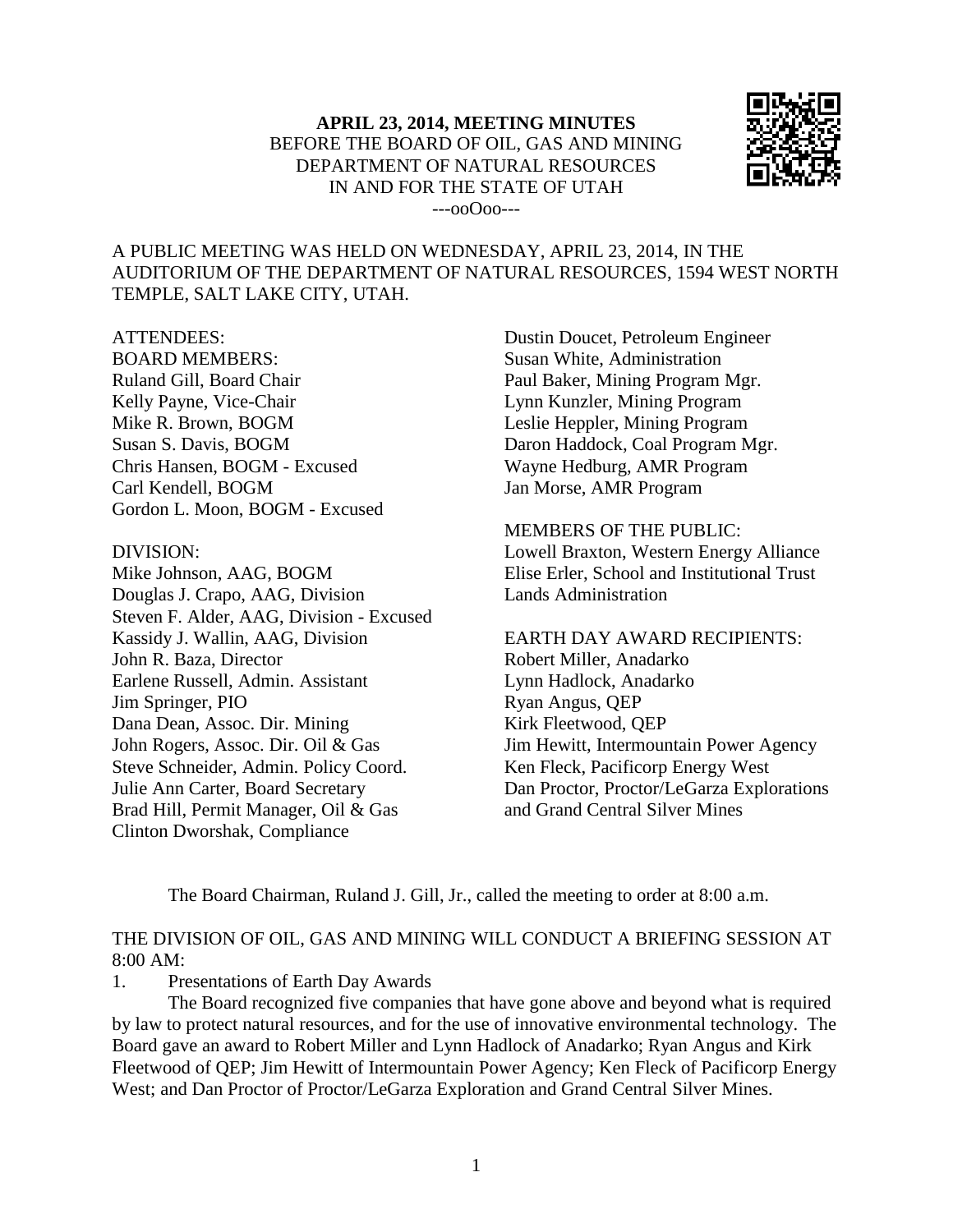# 2. May Field Trip

Dana Dean gave a brief report on the Division's plans for the May field trip. The trip will take place on Thursday, May 29, 2014. The Board will take a day trip out to Tooele County to see the Intrepid Potash mine-site, the reclaimed mine-site that Proctor/LeGarza Exploration won an Earth Day award today, and some abandoned mines in the area.

# 3. Other

The Board requested that pre-filed testimony and the proffer of evidence for uncontested issues be made use of in future hearings when the agenda is heavy.

- 4. Next Month's Agenda and Division Calendar
	- The IMCC meeting is in Reno next week
	- The IOGCC meeting is in May
	- Black Wax comments by Susan Davis they are talking about doing a heat wrapped pipeline to transport black wax to the Wasatch Front, and about building a facility in the Uintah Basin to remove the paraffin from black wax so it can more easily be transported to the Wasatch Front.
- 5. Opportunity for Public Comment

The Chairman opened the meeting for public comment, and seeing none, the Briefing Session was concluded.

The briefing session concluded at 9:00 a.m.

## THE BOARD WILL HEAR THE FOLLOWING MATTERS AT 9:00 AM:

*Please note: Transcripts of the formal items will be available for review at the Division offices approximately fifteen business days after the hearing date. Copies of individual transcripts may be purchased by calling Atkinson-Baker at (800) 288-3376 and requesting Job No. A70ACBC, and the individual docket number.*

1. Docket No. [2014-017](http://ogm.utah.gov/amr/boardtemp/redesign/2014/04_apr/dockets/aprdockets2014.html) Cause No. 139-116 – In the Matter of the Request for Agency Action of NEWFIELD PRODUCTION COMPANY for an Order amending the Board's Order entered in Cause No. 139-90 to provide for Retroactive Application to the respective dates of first production from the drilling units established thereunder comprised of Section 28, Township 3 South, Range 2 West, USM, and Section 12 of Township 3 South, Range 3 West, USM, Duchesne County, Utah.

Time: 9:01 a.m. - 9:03 a.m.

Board Members present - Ruland J. Gill, Jr., Chairman, Kelly L. Payne, Vice-Chairman, Michael R. Brown, Susan S. Davis, and Carl F. Kendell. Chris D. Hansen and Gordon L. Moon were excused.

Counsel for the Board - Michael S. Johnson, Assistant Attorney General, Natural Resources.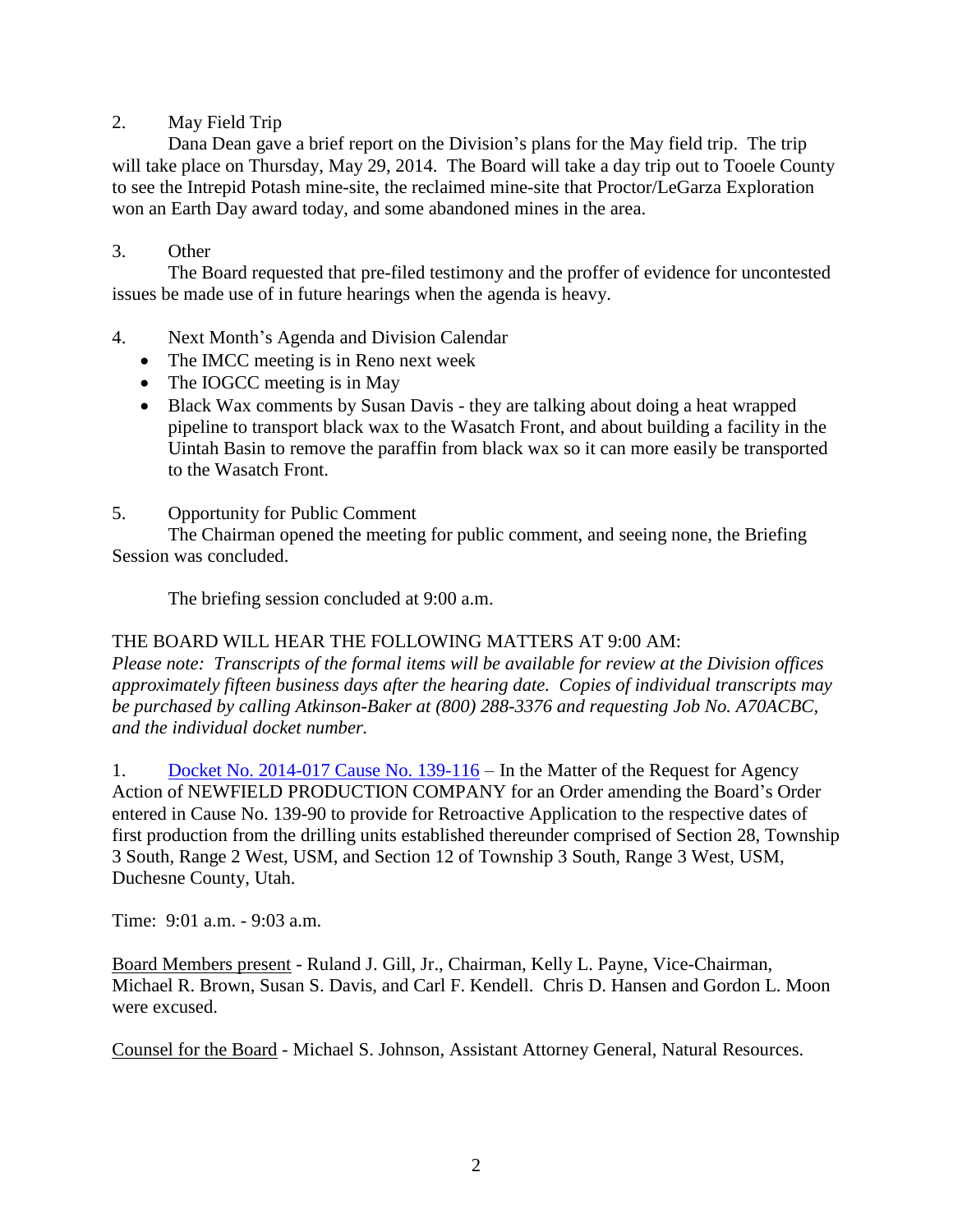Counsel for Newfield Production Company – Frederick M. MacDonald, MacDonald & Miller Mineral Resources, PLLC. Not present.

Counsel for the Division – Douglas J. Crapo, Assistant Attorney General, Natural Resources.

This matter is continued to the May 28, 2014, Board Hearing.

2. Docket No. [2014-004](http://ogm.utah.gov/amr/boardtemp/redesign/2014/04_apr/dockets/aprdockets2014.html) Cause No. 272-03 – In the Matter of the Request for Agency Action of BERRY PETROLEUM COMPANY for an Order establishing 40-acre drilling and spacing units for production of oil and gas from the Green River and Wasatch Formations underlying Sections 5 and 7 in Township 6 South, Range 4 West, USM, Duchesne County, Utah. *(Continued from the March 26, 2014, Board Hearing)*

Time: 9:03 a.m. - 9:04 a.m.

Board Members present - Ruland J. Gill, Jr., Chairman, Kelly L. Payne, Vice-Chairman, Michael R. Brown, Susan S. Davis, and Carl F. Kendell. Chris D. Hansen and Gordon L. Moon were excused.

Counsel for the Board - Michael S. Johnson, Assistant Attorney General, Natural Resources.

Counsel for Berry Petroleum Company – A. John Davis, and Mark L. Burghardt, Holland  $\&$ Hart, LLP. Not present.

Counsel for the Division – Douglas J. Crapo, Assistant Attorney General, Natural Resources.

This matter is continued to the May 28, 2014, Board Hearing.

3. Docket No. [2014-012](http://ogm.utah.gov/amr/boardtemp/redesign/2014/04_apr/dockets/aprdockets2014.html) Cause No. 272-04 – In the Matter of the Request for Agency Action of BERRY PETROLEUM COMPANY, LLC, a Wholly Owned Subsidiary of Linn Energy, LLC, as Successor in Interest to Berry Petroleum Company, for an Order Force-Pooling the Interests of all Owners Refusing or Failing to Bear Their Proportionate Share of the Costs of Drilling and Operating the Drilling and Spacing Units Located in Sections 5 and 7 in Township 6 South, Range 4 West, USM, Duchesne County, Utah.

*(Continued from the March 26, 2014, Board Hearing)*

Time: 9:04 a.m. - 9:05 a.m.

Board Members present - Ruland J. Gill, Jr., Chairman, Kelly L. Payne, Vice-Chairman, Michael R. Brown, Susan S. Davis, and Carl F. Kendell. Chris D. Hansen and Gordon L. Moon were excused.

Counsel for the Board - Michael S. Johnson, Assistant Attorney General, Natural Resources.

Counsel for Berry Petroleum Company – A. John Davis, and Mark L. Burghardt, Holland  $\&$ Hart, LLP. Not present.